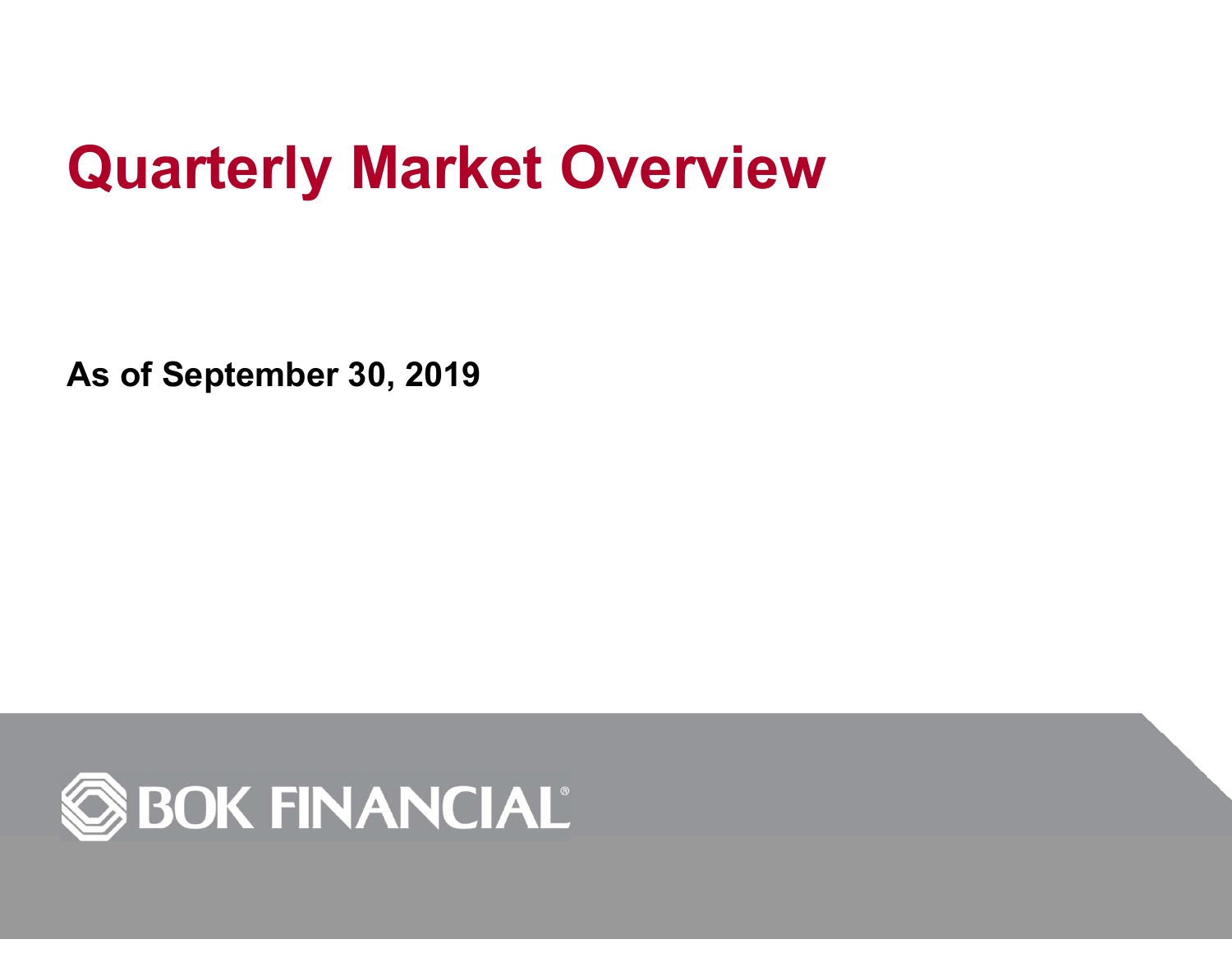## **Market Summary**

There has been no shortage of global issues to raise concerns – trade uncertainty between the U.S. and China, lack of clarity on the Brexit outcome, attacks on Saudi oil field facilities, and the possibility of impeachment. However, the US economy has held up well in 2019, with GDP growth that is slowing yet still positive. Equity market volatility continued in the third quarter, leading to mixed results among broad market index returns.



*Source: Morningstar*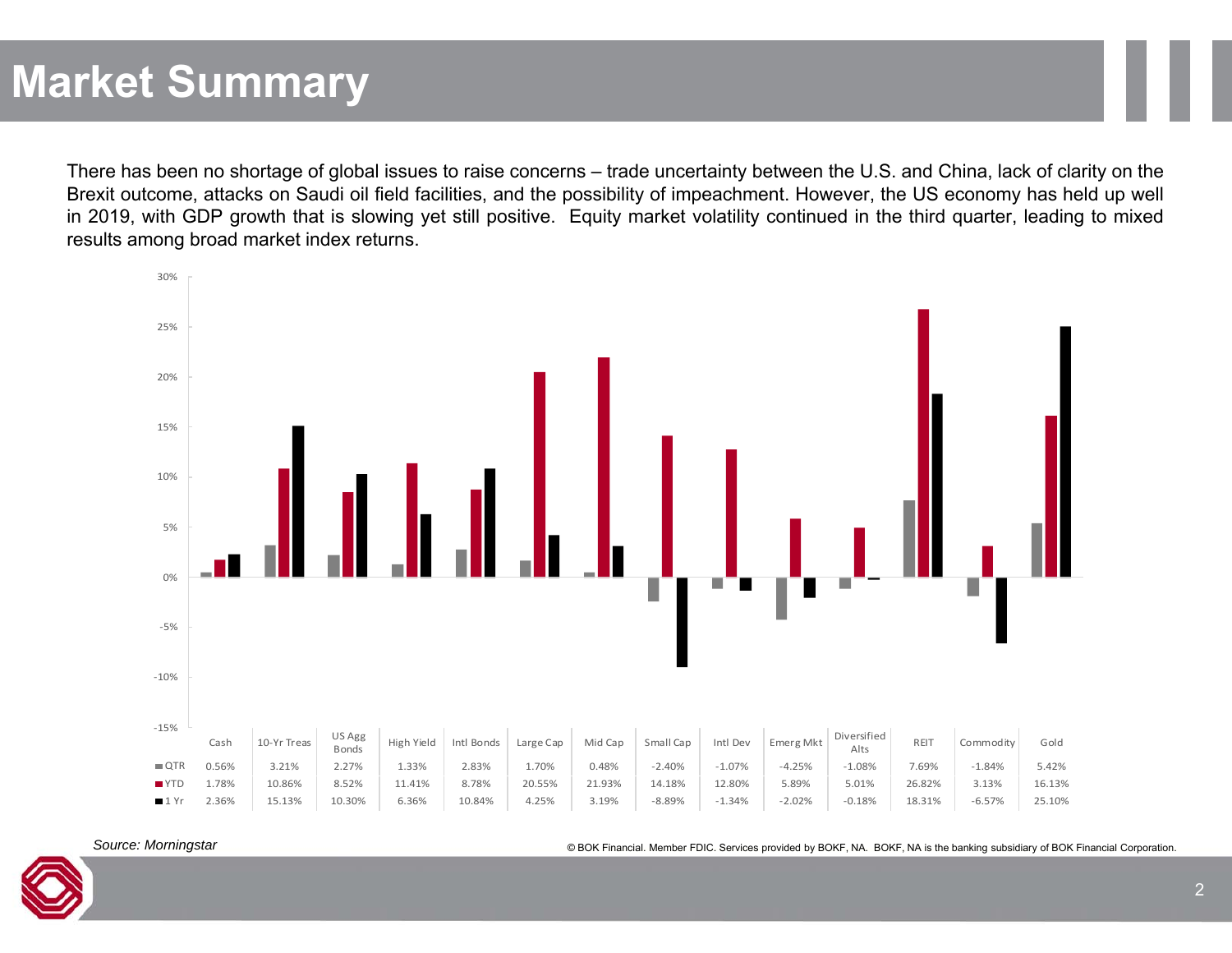### **Broad Market Review**

### As of 9/30/19

| <b>Returns</b>                         | 3 Mo.   | <b>YTD</b> | 1 Yr.   | 3 Yrs.  | 5 Yrs.  | <b>10 Yrs.</b> |
|----------------------------------------|---------|------------|---------|---------|---------|----------------|
| <b>Capital Markets</b>                 |         |            |         |         |         |                |
| DJ Industrial Average TR USD           | 1.83    | 17.51      | 4.21    | 16.45   | 12.28   | 13.56          |
| NASDAQ 100 TR USD                      | 1.29    | 23.42      | 2.73    | 18.02   | 15.19   | 17.58          |
| Russell 3000 TR USD                    | 1.16    | 20.09      | 2.92    | 12.84   | 10.45   | 13.08          |
| <b>S&amp;P 500 TR USD</b>              | 1.70    | 20.55      | 4.25    | 13.40   | 10.84   | 13.24          |
| <b>Domestic Large Cap Equities</b>     |         |            |         |         |         |                |
| Russell 1000 TR USD                    | 1.42    | 20.53      | 3.87    | 13.20   | 10.62   | 13.23          |
| Russell 1000 Value TR USD              | 1.36    | 17.81      | 4.00    | 9.44    | 7.79    | 11.46          |
| Russell 1000 Growth TR USD             | 1.49    | 23.30      | 3.71    | 16.90   | 13.39   | 14.94          |
| <b>Domestic Mid Cap Equities</b>       |         |            |         |         |         |                |
| Russell Mid Cap TR USD                 | 0.48    | 21.93      | 3.19    | 10.70   | 9.10    | 13.07          |
| Russell Mid Cap Value TR USD           | 1.22    | 19.47      | 1.60    | 7.82    | 7.55    | 12.29          |
| Russell Mid Cap Growth TR USD          | $-0.67$ | 25.23      | 5.20    | 14.51   | 11.12   | 14.08          |
| <b>Domestic Small Cap Equities</b>     |         |            |         |         |         |                |
| Russell 2000 TR USD                    | $-2.40$ | 14.18      | $-8.89$ | 8.23    | 8.19    | 11.20          |
| Russell 2000 Value TR USD              | $-0.57$ | 12.82      | $-8.24$ | 6.54    | 7.17    | 10.06          |
| Russell 2000 Growth TR USD             | $-4.17$ | 15.34      | $-9.63$ | 9.80    | 9.08    | 12.25          |
| <b>International Equities</b>          |         |            |         |         |         |                |
| MSCI EAFE NR USD                       | $-1.07$ | 12.80      | $-1.34$ | 6.48    | 3.27    | 4.90           |
| <b>MSCI EAFE Value NR USD</b>          | $-1.74$ | 7.67       | $-4.92$ | 5.10    | 0.99    | 3.23           |
| MSCI EAFE Growth NR USD                | $-0.45$ | 17.94      | 2.21    | 7.77    | 5.49    | 6.52           |
| MSCI ACWI Ex USA NR USD                | $-1.80$ | 11.56      | $-1.23$ | 6.34    | 2.90    | 4.46           |
| <b>MSCI EM NR USD</b>                  | $-4.25$ | 5.89       | $-2.02$ | 5.98    | 2.33    | 3.37           |
| <b>Cash &amp; Fixed Income</b>         |         |            |         |         |         |                |
| FTSE Treasury Bill 3 Mon USD           | 0.56    | 1.78       | 2.36    | 1.52    | 0.96    | 0.52           |
| BBgBarc US Agg Bond TR USD             | 2.27    | 8.52       | 10.30   | 2.93    | 3.38    | 3.75           |
| BBgBarc Gbl Agg Ex USD TR Hdg USD      | 2.83    | 8.78       | 10.84   | 4.12    | 4.64    | 4.44           |
| BBgBarc US Corporate High Yield TR USD | 1.33    | 11.41      | 6.36    | 6.07    | 5.37    | 7.94           |
| <b>Alternatives</b>                    |         |            |         |         |         |                |
| HFRI Fund of Funds Composite USD       | $-1.08$ | 5.01       | $-0.18$ | 3.09    | 1.91    | 2.66           |
| <b>MSCIUS REIT GRUSD</b>               | 7.69    | 26.82      | 18.31   | 7.27    | 10.11   | 13.00          |
| <b>Bloomberg Commodity TR USD</b>      | $-1.84$ | 3.13       | $-6.57$ | $-1.50$ | $-7.18$ | $-4.32$        |

*Source: Morningstar*

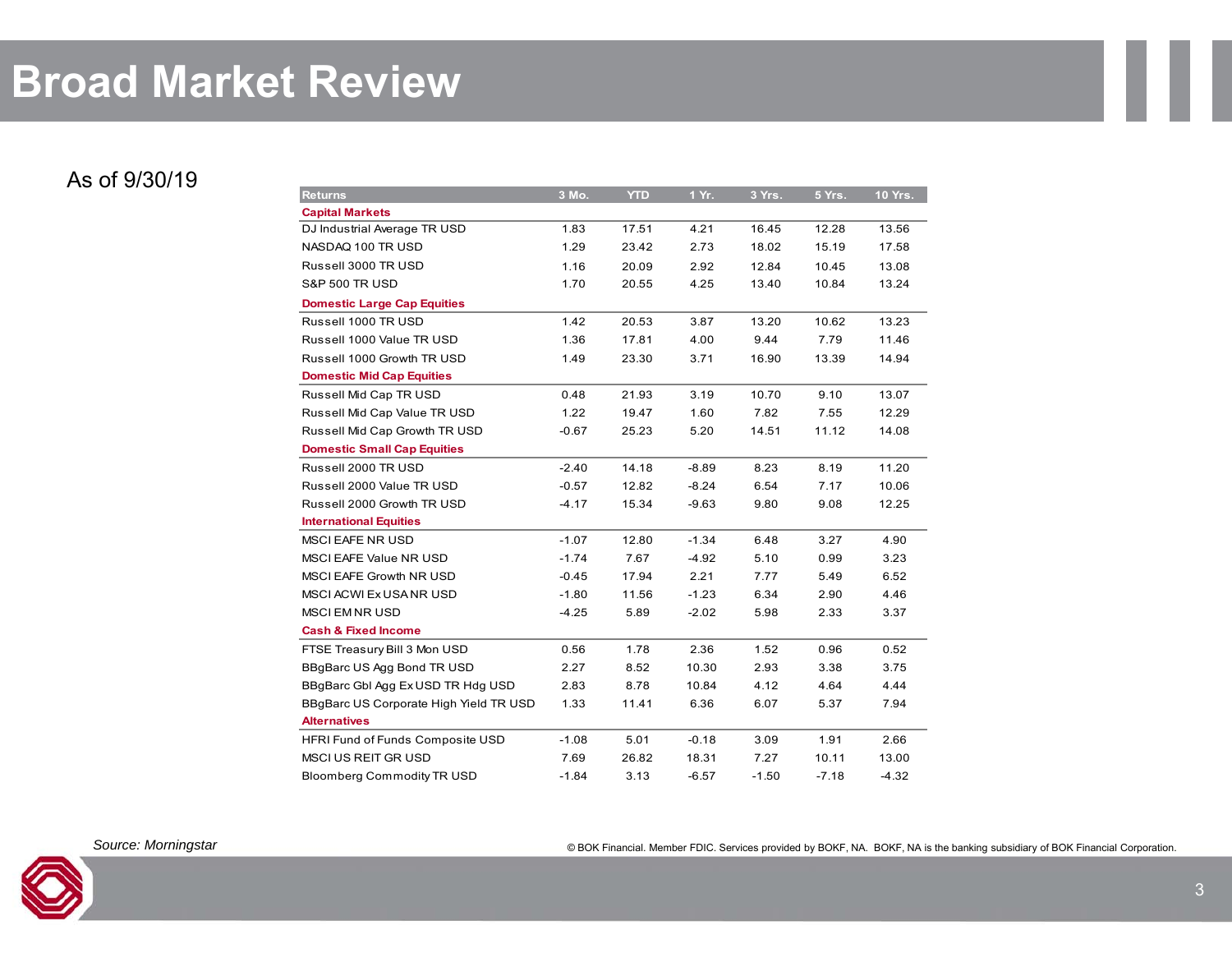### **Stock Market Performance with Headlines**

### S&P 500 Index for Q3 2019

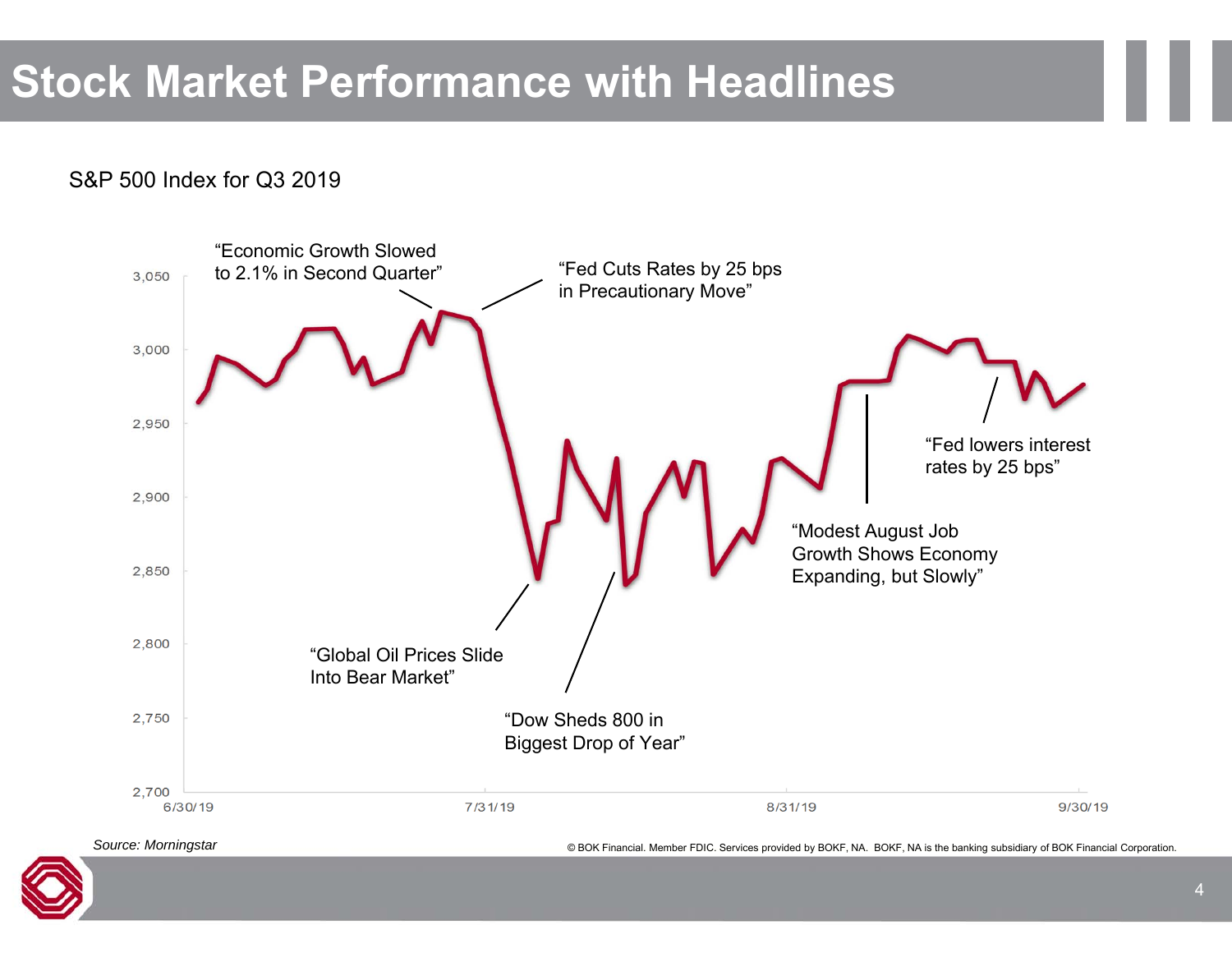## **Stock Market Performance with Headlines**

S&P 500 Index from the Past 12 Months



*Source: Morningstar*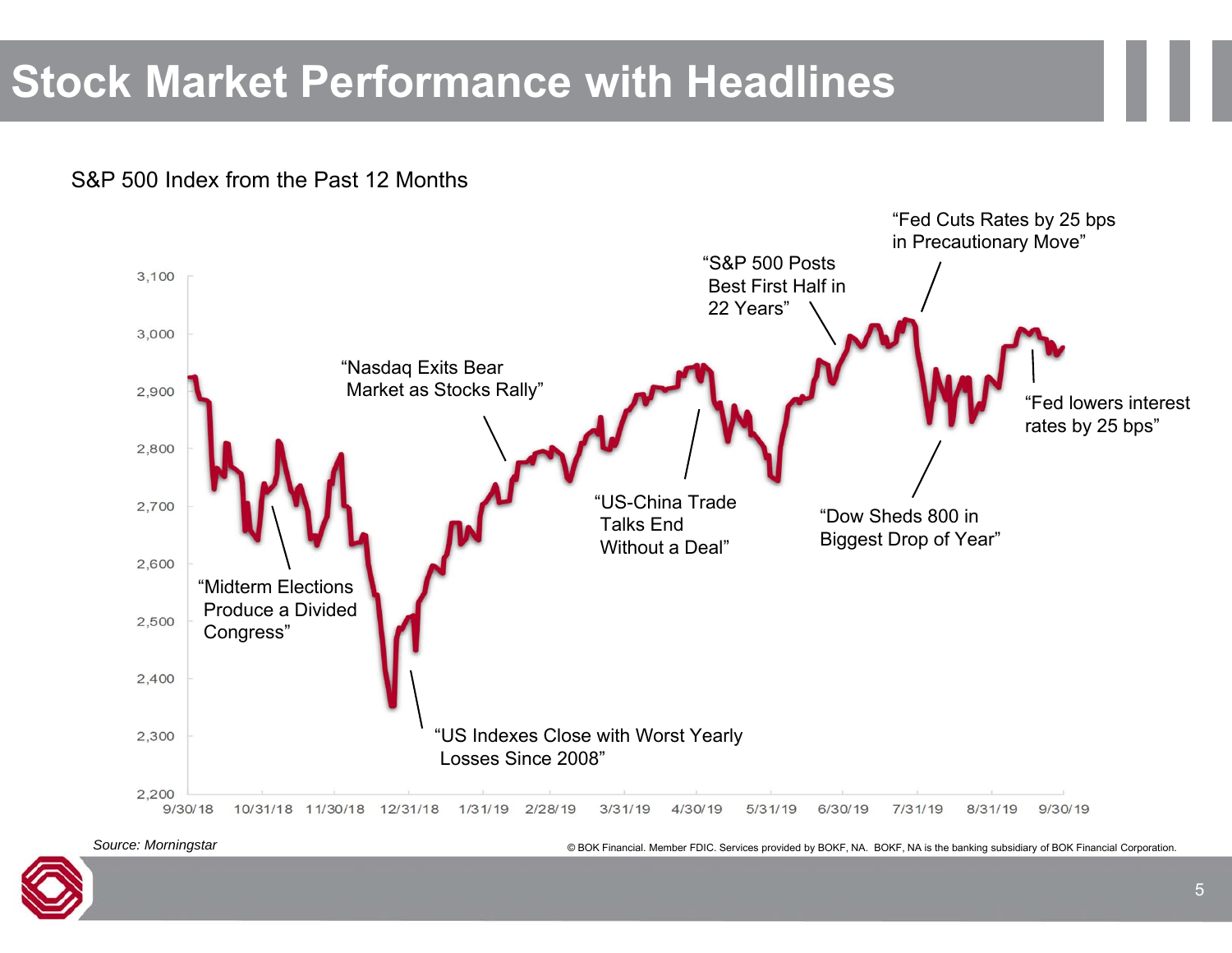## **Annual Total Returns of Key Asset Classes**

### As of 9/30/19

| 2009                   | 2010                    | 2011                   | 2012   | 2013                | 2014                    | 2015      | 2016              | 2017                 | 2018      | <b>YTD</b> |                           |
|------------------------|-------------------------|------------------------|--------|---------------------|-------------------------|-----------|-------------------|----------------------|-----------|------------|---------------------------|
| 78.51%                 | 26.85%                  | 7.84%                  | 18.22% | 38.82%              | 13.69%                  | 5.67%     | 21.31%            | 37.28%               | 3.17%     | 23.30%     | <b>Best</b><br>Performing |
| 58.21%                 | 25.48%                  | 4.98%                  | 17.51% | 34.76%              | 13.45%                  | 1.38%     | 17.34%            | 30.21%               | 0.01%     | 21.93%     |                           |
| 40.48%                 | 18.88%                  | 3.94%                  | 17.32% | 33.48%              | 13.22%                  | 1.36%     | 17.13%            | 25.03%               | $-1.51%$  | 20.55%     |                           |
| 37.21%                 | 16.71%                  | 2.64%                  | 17.28% | 32.53%              | 13.05%                  | 0.55%     | 13.80%            | 21.83%               | $-2.08%$  | 17.81%     |                           |
| 31.78%                 | 15.51%                  | 2.11%                  | 16.35% | 32.39%              | 8.79%                   | $-0.27%$  | 11.96%            | 18.52%               | $-4.02%$  | 14.18%     |                           |
| 27.17%                 | 15.12%                  | 0.39%                  | 16.00% | 22.78%              | 5.97%                   | $-0.81%$  | 11.19%            | 14.65%               | $-4.38%$  | 12.80%     |                           |
| 26.46%                 | 15.06%                  | $-1.55%$               | 15.81% | 8.96%               | 4.89%                   | $-2.44%$  | 7.08%             | 13.66%               | $-8.27%$  | 11.41%     |                           |
| 19.69%                 | 7.75%                   | $-4.18%$               | 15.26% | 7.44%               | 3.37%                   | $-3.83%$  | 4.90%             | 7.77%                | $-9.06%$  | 8.78%      |                           |
| 11.47%                 | 6.54%                   | $-5.72%$               | 6.46%  | 1.18%               | 2.45%                   | $-4.41%$  | 2.65%             | 7.50%                | $-11.01%$ | 8.52%      |                           |
| 5.93%                  | 5.70%                   | $-12.14%$              | 4.79%  | $-2.02%$            | $-2.19%$                | $-4.47%$  | 1.00%             | 3.54%                | $-13.79%$ | 5.89%      |                           |
| 4.43%                  | 3.28%                   | $-18.42%$              | 4.21%  | $-2.60%$            | $-4.90%$                | $-14.92%$ | 0.51%             | 2.48%                | $-14.57%$ | 5.01%      | Worst<br>Performing       |
|                        |                         |                        |        |                     |                         |           |                   |                      |           |            |                           |
| <b>S&amp;P 500</b>     |                         | <b>Mid Cap Blend</b>   |        |                     | <b>Foreign Stocks</b>   |           |                   | <b>Bonds</b>         |           |            |                           |
| <b>Large Cap Value</b> |                         | <b>Small Cap Blend</b> |        |                     | <b>Emerging Markets</b> |           |                   | <b>Foreign Bonds</b> |           |            |                           |
|                        | <b>Large Cap Growth</b> |                        |        | <b>Alternatives</b> |                         |           | <b>High Yield</b> |                      |           |            |                           |

\*Index representation information on Important Information and Disclosures page.

*Source: Morningstar*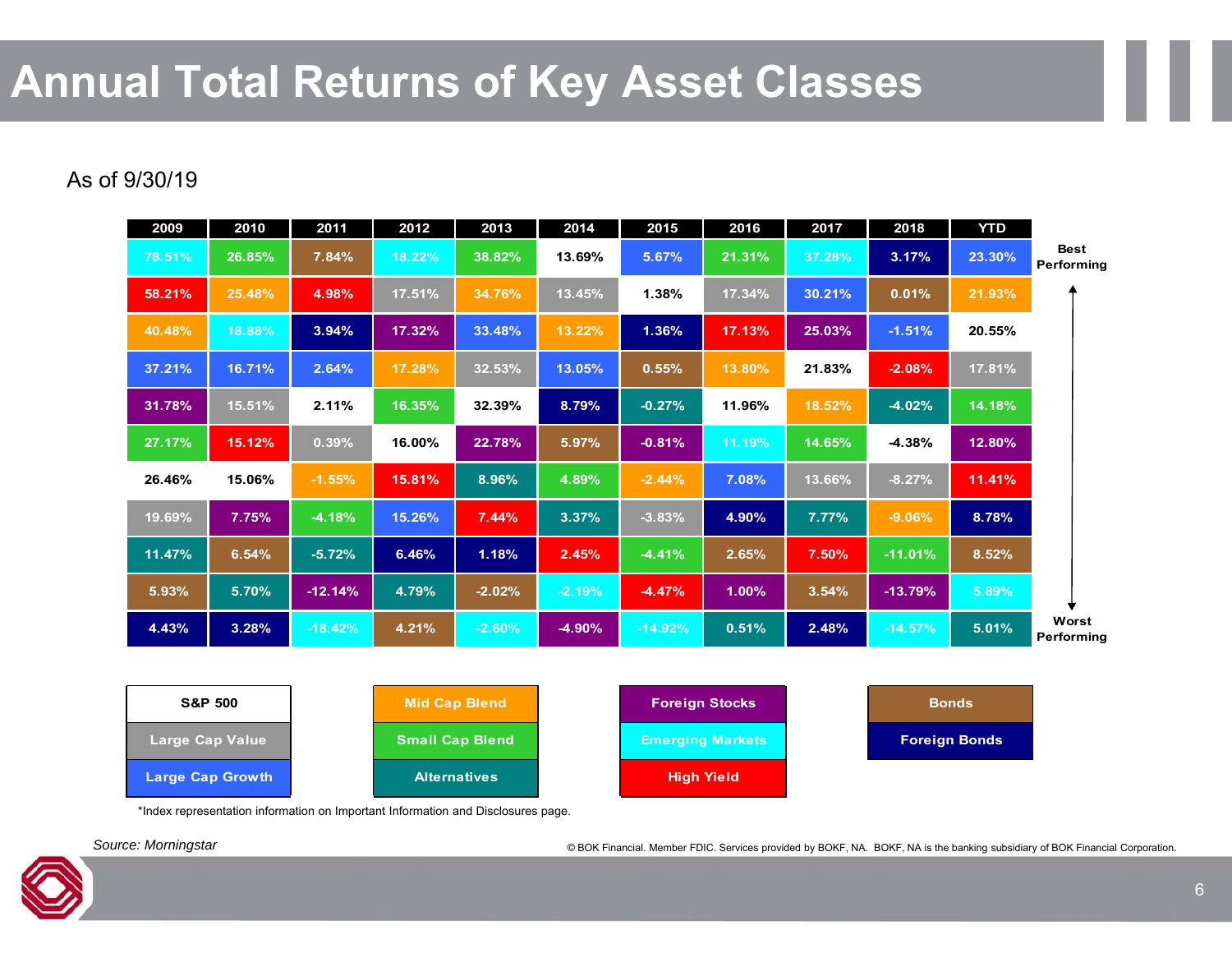## **U.S. Equity**

#### **Value Core Growth Large 1.4 1.7 1.5 Mid1.2 0.5 -0.7 Small -0.6 -2.4 -4.2 Q3 2019 Value Core Growth Large 17.8 20.6 23.3 Mid19.5 21.9 25.2 Small 12.8 14.2 15.3 YTDValue Core Growth Large 4.0 4.3 3.7 Mid1.6 3.2 5.2 Small -8.2 -8.9 -9.6 1 Year**

**3 Year 5 Year**



Returns in the style boxes are represented by the Russell indexes, and the S&P 500 for the Large Cap Core space. Boxes shown in red represent returns below 0%. Gray boxes represent returns between 0% and *10%. Returns above 10% are shown in black.*

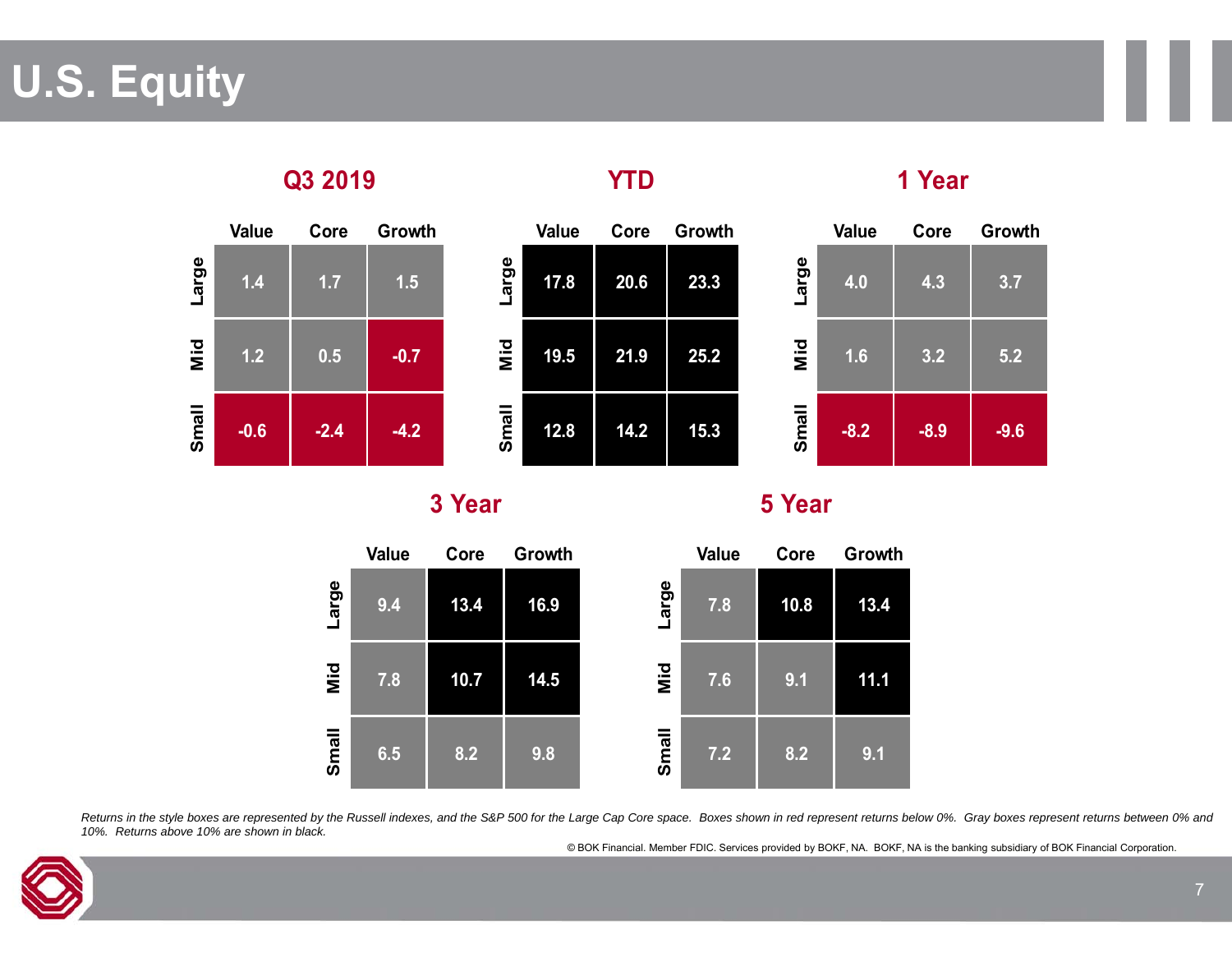In U.S. dollar terms, international developed market indices outperformed emerging markets, but both trailed U.S. equity markets for 3q19. Growth outperformed value in large cap developed markets but value outperformed in the small cap developed markets space. Within broad emerging markets indexes, growth significantly outperformed value.



#### **Developed Markets Returns, Q3 19 (%) Emerging Markets Returns, Q3 19 (%)**

*Source: Morningstar*

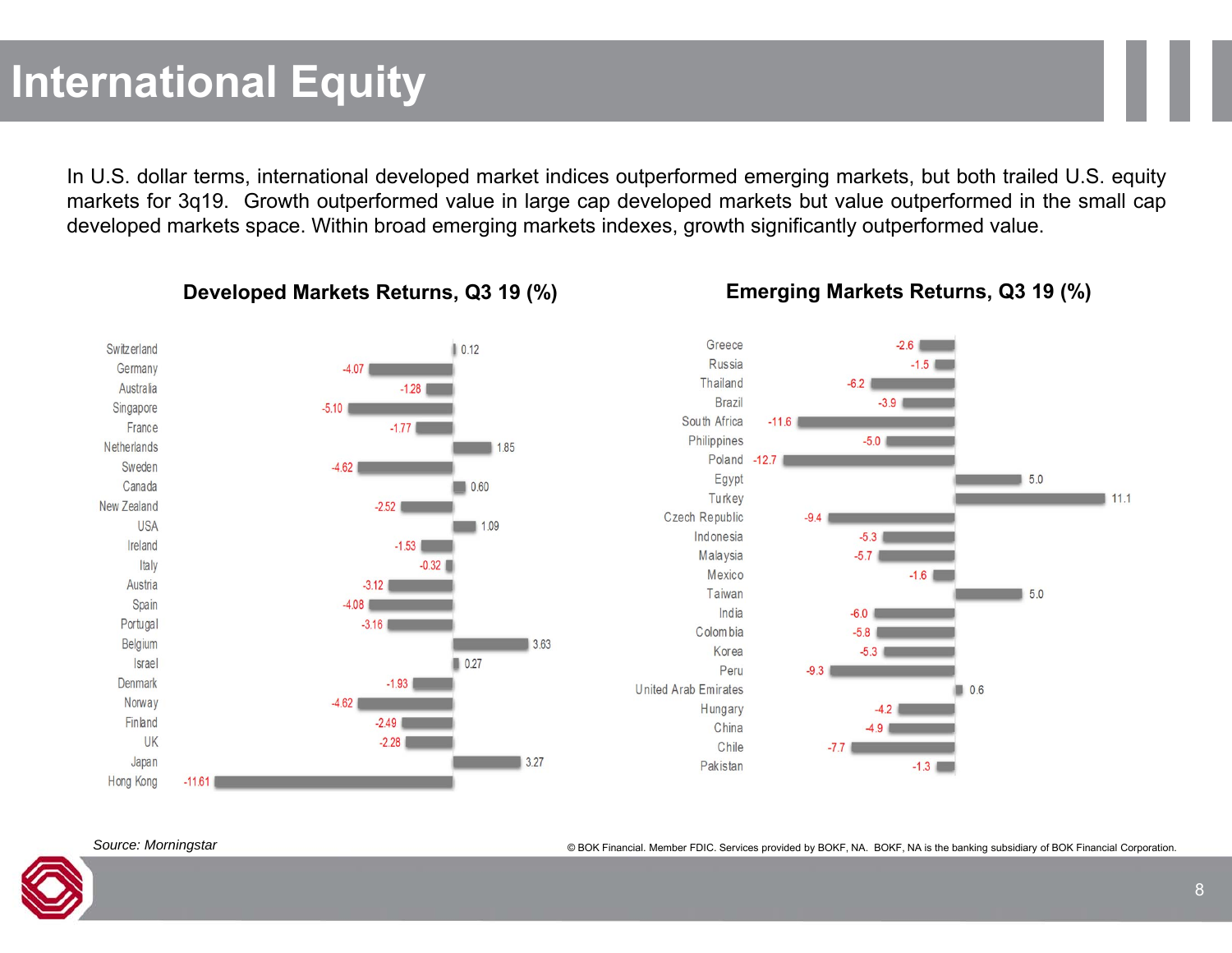### **Fixed Income**

Treasury Yield Curve As of 9/30/19





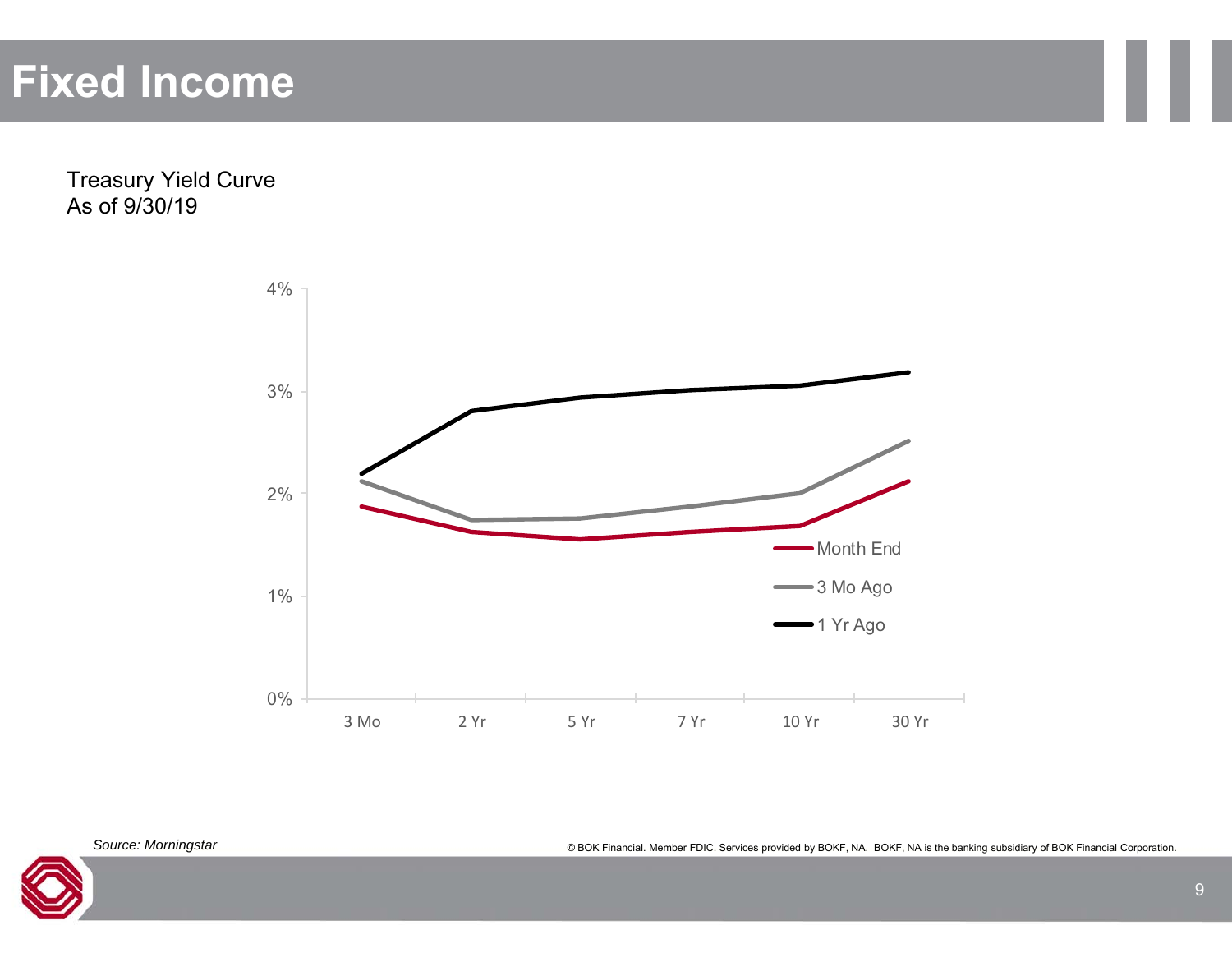The current economic expansion has now been the longest, yet slowest, expansion in U.S. history. Starting in 2009, the expansion has lasted 124 months. While <sup>a</sup> record in terms of duration, the recovery lags past recoveries in terms of cumulative GDP growth. Our current outlook is for this recovery to continue, albeit with slower growth.



**Length of Economic Expansions Strength of Economic Expansions**

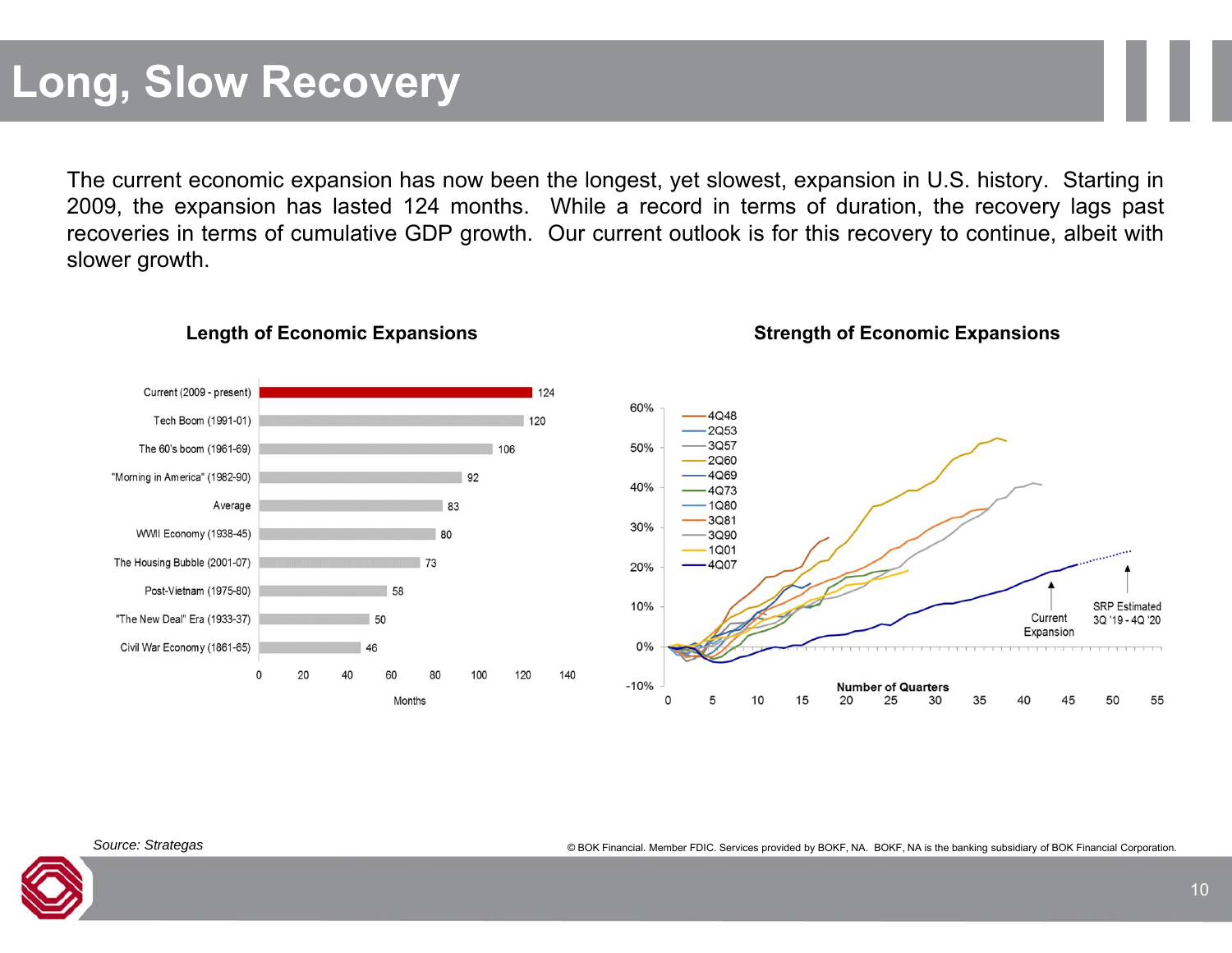The sustained recovery has been largely supported by the strength of the U.S. consumer. The consumer contributes roughly 70% to our U.S. gross domestic product (GDP), <sup>a</sup> measure of economic growth. Globally, the U.S. consumer is equivalent to 17% of world GDP, greater than the contribution of most other countries. Consumer confidence remains strong despite the trade turmoil and increased volatility, supporting our view that <sup>a</sup> recession is unlikely in the next 12 months.









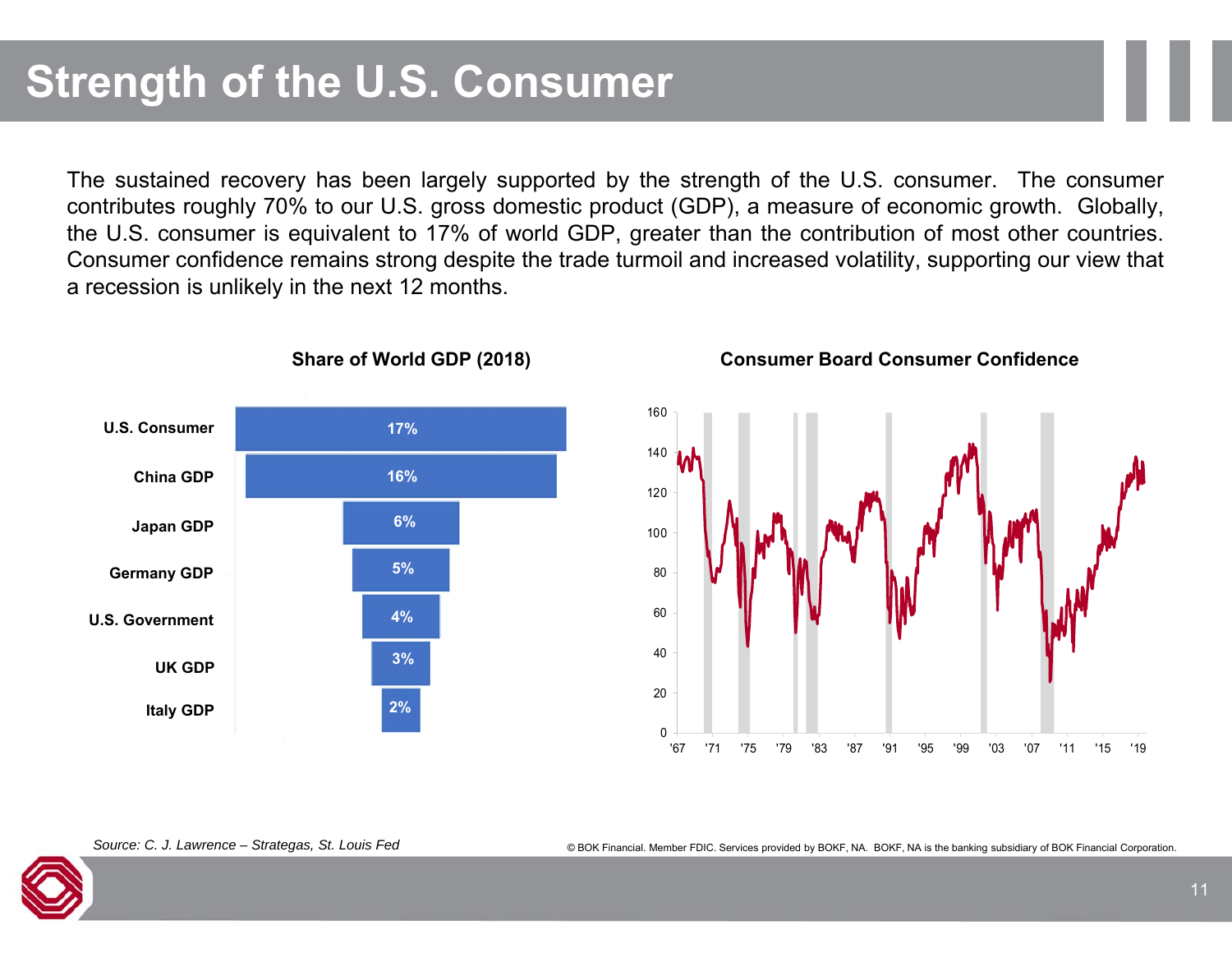The yield curve has historically been viewed as <sup>a</sup> good forecaster of future economic activity. An upward sloping yield curve indicates an expectation of continued or accelerating economic growth with some inflation, leading investors to demand <sup>a</sup> higher rate of return to offset the longer-term effects of inflation. In contrast, the "inverted" yield curve indicates economic activity may slow and the Federal Reserve is expected to respond by lowering interest rates.





*In our opinion, there are differences between this inverted yield curve and past instances. Interest rates in developed international markets are much lower than here in the US. This has resulted in longer term U.S. rates being lower than what we would expect based upon U.S. economic data alone. Hence the current inversion within US bond markets may not result in the same recession outcome as we have seen from past periods of inversion.*



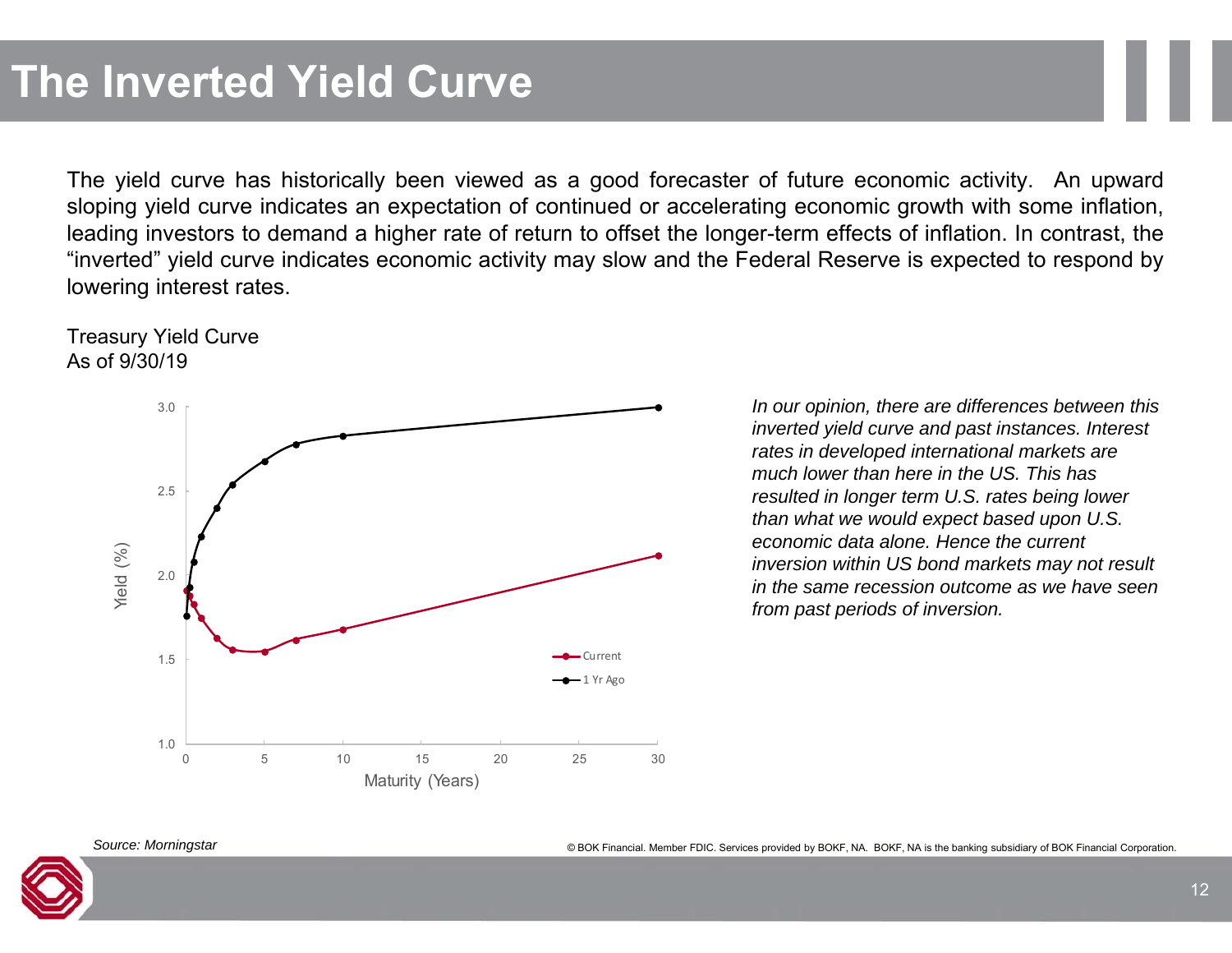## **Negative Yielding Debt Globally**

At no time in the past have global interest rates been this low. Currently, more than \$14 trillion in government debt globally has negative interest rates, reflecting little to no growth among international economies.





*Source: Strategas, Factset*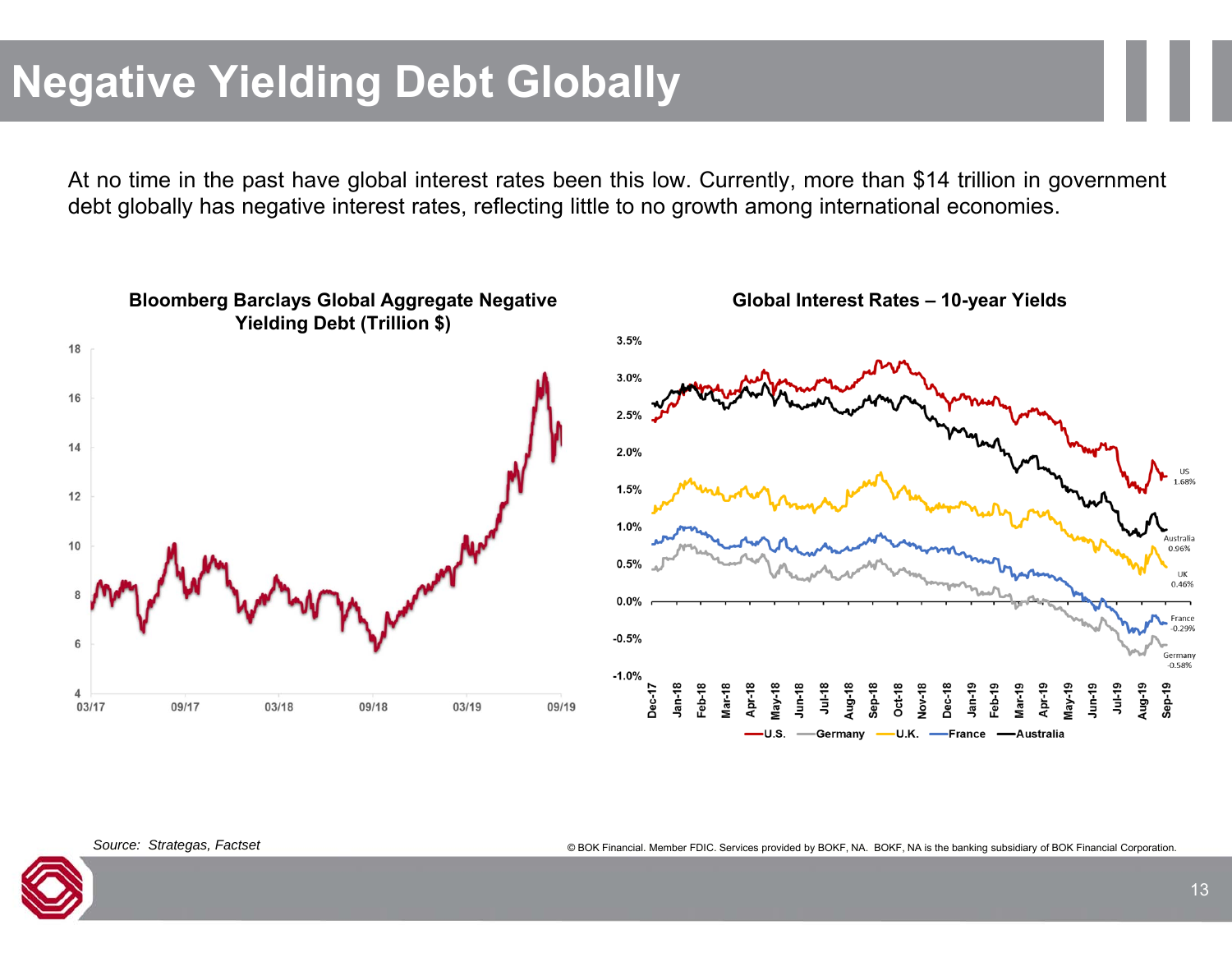In recent meetings, the Federal Open Market Committee (FOMC) hinted at additional possible rate cuts as <sup>a</sup> result of increased "uncertainties" and their intent to "sustain the expansion". The dot plot below reflects an outlook of stable or decreasing rates among the Committee, while the market is expecting <sup>a</sup> more significant decrease in rates. The Fed lowered rates twice during the quarter both times by 25 bps.

Market Expectations vs Fed Forecasts As of October 4, 2019